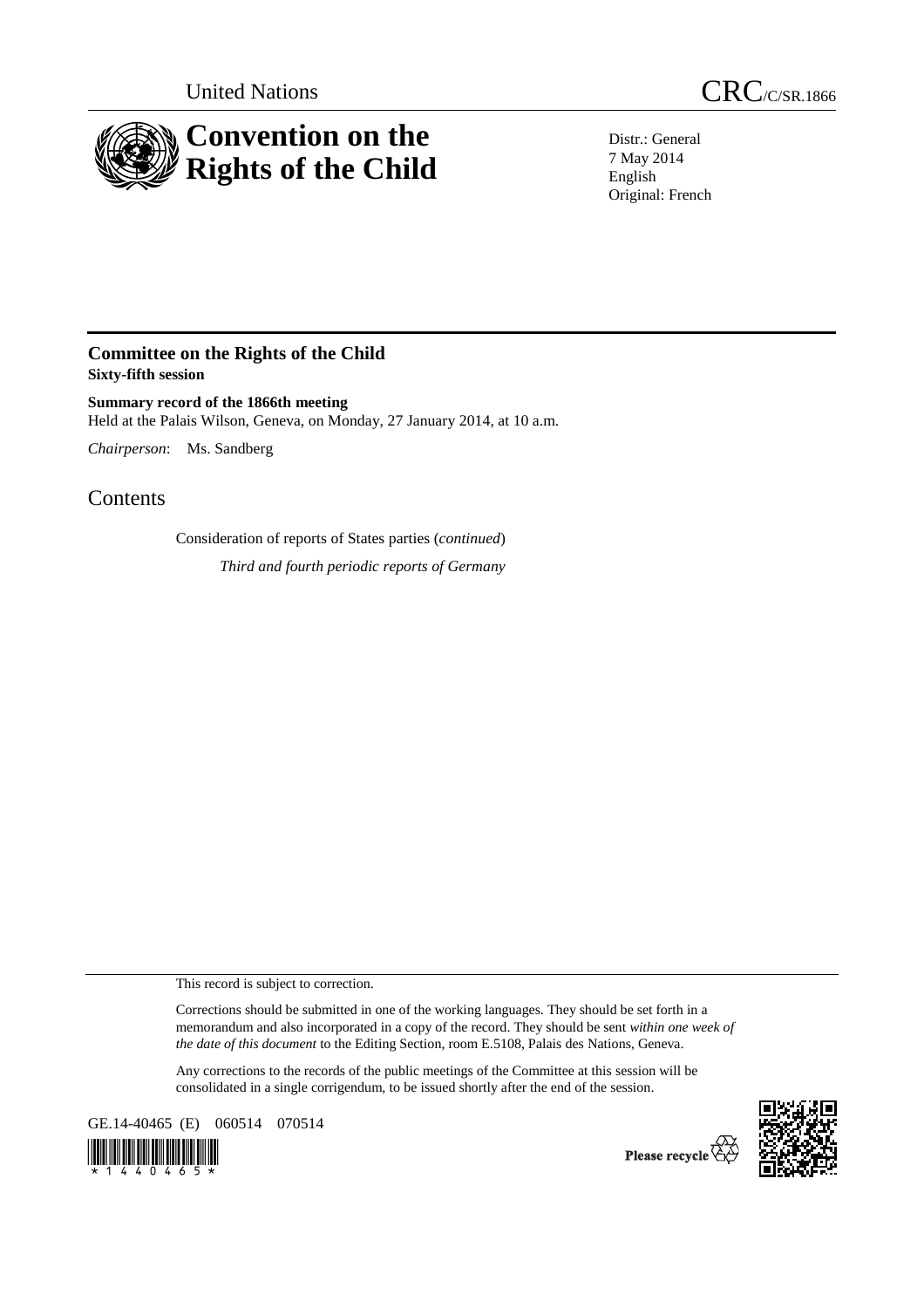*The meeting was called to order at 10.05 a.m.* 

## **Consideration of reports of States parties** (*continued*)

*Third and fourth periodic reports of Germany* (CRC/C/DEU/3-4; CRC/C/DEU/Q/3- 4 and Add.1)

1. *At the invitation of the Chairperson, the delegation of Germany took places at the Committee table.* 

2. **Mr. Kleindiek** (Germany) said that children and young people were central to government policies and that the ratification by Germany, in February 2013, of the Optional Protocol to the Convention on the Rights of the Child on a communications procedure bore witness to the authorities' desire to ensure greater respect for the rights of the child in practice.

3. The German Government had taken a number of measures to combat the different types of violence to which children were exposed within the family, at school or in child protection establishments. It had, for example, organized a round table on sexual abuse of minors by persons who had authority over them in public or private establishments, and had created the post of independent commissioner for sexual abuse. The new Child Protection Act, which had come into force on 1 January 2012, was another bulwark to protect children from desertion or abuse. In particular, it had put in place a comprehensive and efficient protection system based on prevention and intervention and had strengthened the roles of parents, doctors, and staff of youth services and family courts. It also provided for the possibility for children in crisis situations to receive individual counselling.

4. Acting on the recommendations made by the Committee following consideration of the previous periodic report, the Government had adopted an Act to further develop social services for children and young people, which provided for unaccompanied foreign children to be placed in public child protection establishments.

5. Germany already had mechanisms responsible for coordinating child policies under the federal Government and the *Länder*, and therefore did not consider it necessary to create a new one. Furthermore, an institution to hear complaints from individuals would have only limited authority, given the different levels of power that defined the German system, and would only be able to play a coordinating role. Furthermore, effective complaints mechanisms which were easily accessible to children were already in place in many regions.

6. The question of specifically incorporating the rights of the child into the German Basic Law (*Grundgesetz*) had sparked a lively debate between politicians, experts and representatives of civil society. It had been concluded that the rights enshrined in the Basic Law already applied to children, and that therefore no amendment was needed.

7. **Mr. Cardona Llorens** (Coordinator, Country Task Force) asked whether the State party envisaged according the Convention a higher status within the domestic legal order, given that, at present, any federal law adopted subsequent to the Convention or any superior instrument which conflicted with the principles it enshrined would prevail. The issue was especially important since the rights of the child were not included in the Basic Law and some *Länder*, such as Hamburg and Hesse, had still not written them into their Constitution. He wished to know whether, notwithstanding the current economic crisis, the State party considered it was in a position to allocate 0.7 per cent of its GDP to official development assistance in 2015, and what proportion of the budget was set aside for realizing child rights though activities planned under international cooperation.

8. He asked the delegation to indicate whether the State party envisaged taking measures to reduce the level of harmful emissions from coal-fired power stations and other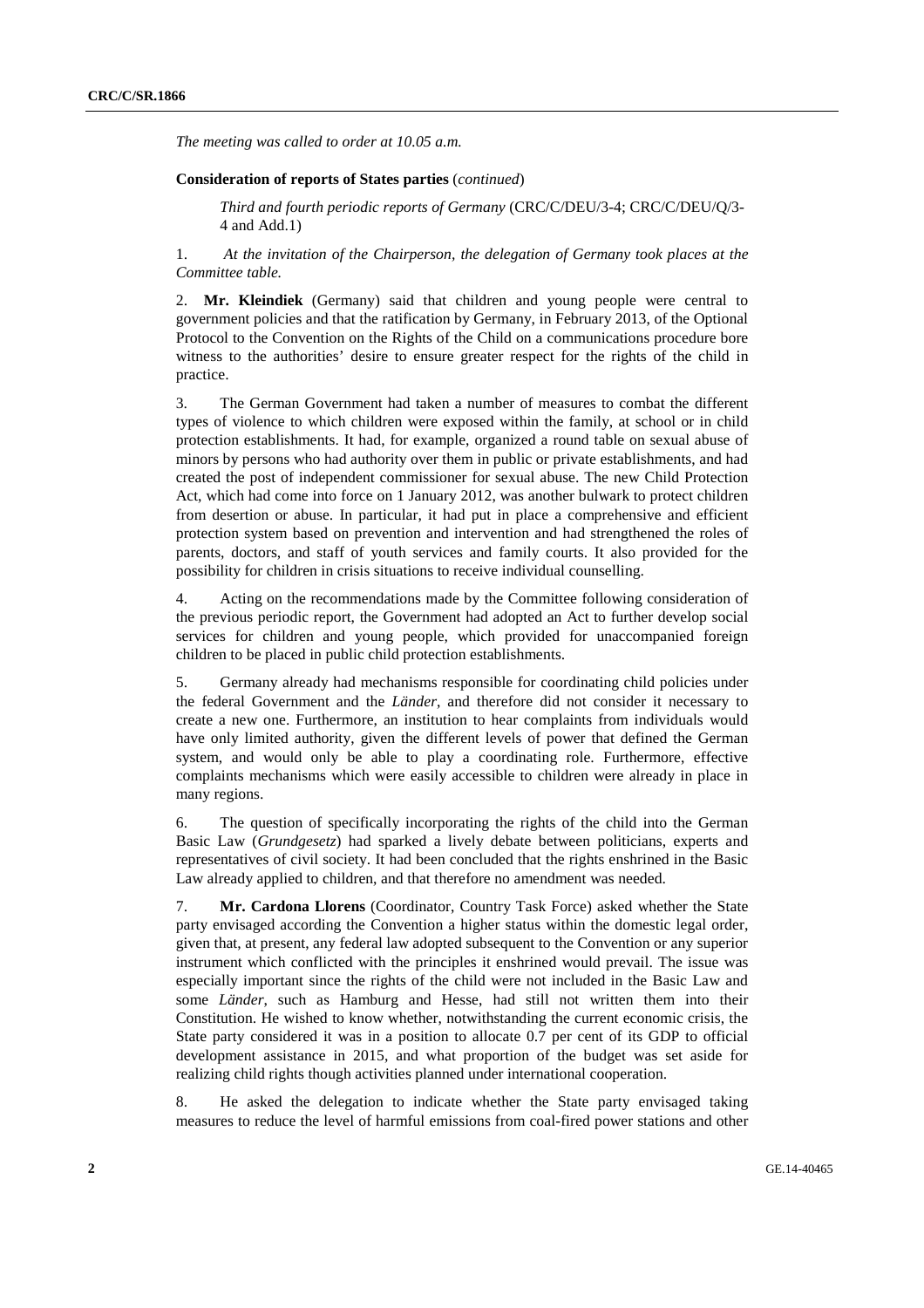polluting industrial plants which were responsible each year for numerous premature deaths, serious health problems and fœtal malformations. He also requested information on measures taken to improve air quality and, consequently, guarantee children the right to life, survival and development, and an optimum state of health.

9. Further information would be appreciated on the follow-up to the complaints about German companies established abroad engaging in activities which allegedly infringed children's rights. He recalled especially the *Mubende v. Neumann Kaffe Gruppen* case and the complaints of human rights violations directed at the German forestry group Danzer in the Democratic Republic of the Congo. He asked whether the State party intended to ensure that the activities of German companies or their subsidiaries abroad respected the rights of the child.

10. **Mr. Madi** (Country Task Force) enquired about the concrete results of the National Action Plan for a Child-Friendly Germany 2005–2010 and the role of civil society in its implementation. He asked why the State party had still not set up a permanent mechanism responsible for coordinating the application of the Convention at federal and *Land* level, and whether it intended to put in place a global data-collection system on children with disabilities. He would like to know whether the State party planned to include the rights of the child in the school curriculum, since several studies had revealed that, within the 6 to 15-year-old age group, only one in six children had heard of the Convention. Lastly, he asked whether civil society and children had been involved in the preparation of the report under consideration.

11. **Ms. Khazova** (Country Task Force) asked what measures the State party had implemented to combat child poverty, which particularly affected children from singleparent families and large families, and children belonging to ethnic minorities.

12. Noting that the State party report and the written replies to the list of issues showed that the concept of *Kindeswohl* (the child's welfare) was interpreted in German legislation as equivalent to the concept of the best interests of the child, she emphasized that the two were not the same. She asked whether the State party envisaged incorporating, if not in the Constitution then at least in federal law, the principle of the best interests of the child as set out in the Convention.

13. She would also like to know whether legal proceedings for the recognition of paternity which were initiated when a child was born delayed the issuance of the birth certificate and, if so, whether the newborn had access to social and health services while the proceedings were under way.

14. Noting that gestational surrogacy was prohibited in the State party, she asked what happened to a child born in Germany to a surrogate mother, and whether he or she could be registered in the civil registry.

15. She also asked whether the State party had taken measures to guarantee children abandoned at birth the right to know their origins.

16. **Mr. Nogueira Neto** (Country Task Force), noting media reports that many acts of violence were committed against persons belonging to vulnerable groups, such as immigrants, persons of African descent, Roma or persons from the lesbian, gay, bisexual and transgender persons community, asked for further information on the application in practice of laws and policies to combat xenophobia and promote tolerance.

17. He also enquired how the rights of intersex children were guaranteed in the State party and particularly whether their opinion and best interests were taken into consideration prior to any irreversible medical intervention.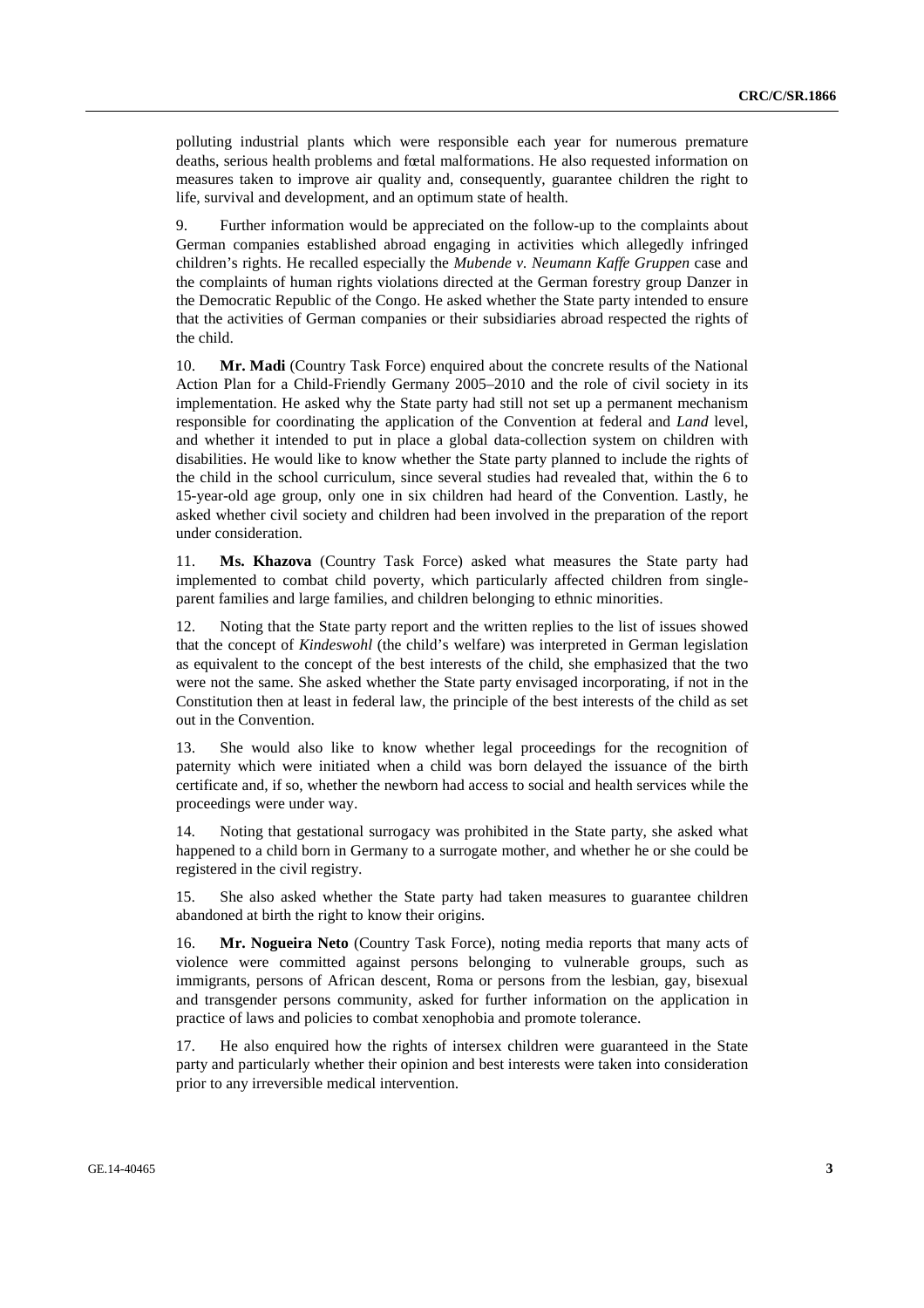18. He further asked how confidentiality was ensured of information concerning children who were separated from their parents or unaccompanied, particularly in the context of the social and health services.

19. He also wished to know how the federal State and the *Länder* protected children from the dangers of the Internet and whether they were assessing the need to amend the Protection of Young Persons Act and the Interstate Agreement on the Protection of Minors in the Media.

20. He also asked what the tangible results had been of the round table "Youth protection programme", organized in 2009.

21. Lastly, he would like to know whether the Act of 2 November 2000 to outlaw violence in education was effectively enforced and whether the courts in the State party convicted persons who contravened it.

*The meeting was suspended at 11.15 a.m. and resumed at 11.40 a.m.* 

22. **Mr. Kleindiek** (Germany) said that Germany was still aiming to allot 0.7 per cent of its GDP to development assistance and that it would continue to support international cooperation projects for children, particularly through UNICEF.

23. In recent years, the question of child labour had received increasing attention from the authorities. In the Hamburg *Land*, in particular, in order to obtain public contracts, companies needed to certify that their products were not manufactured by children.

24. **Mr. Cardona Llorens** asked whether other *Länder* had provisions similar to those adopted by the Hamburg *Land* concerning child labour. He would also like information on the application in practice of the United Nations Guiding Principles on Business and Human Rights.

25. **Mr. Kleindiek** (Germany) said he would provide the Committee at a later date with written information on the legislation in the different *Länder* concerning the restrictions applying to products made by children. The texts providing for the application of the United Nations Guiding Principles on Business and Human Rights at the national level were currently being drawn up.

26. The new Government had undertaken to put in place a separate policy for young persons. Civil society organizations and young people themselves would be involved in its formulation.

27. The Government had not hitherto considered it necessary to establish a central mechanism responsible for coordinating the implementation of the Convention. It was nevertheless willing to examine that issue.

28. **The Chairperson** said that the Committee attached great importance to the establishment, in the States parties to the Convention, of a central oversight mechanism for the implementation of the Convention throughout the country.

29. **Mr. Kleindiek** (Germany) noted that there were three levels of governance in Germany, i.e. federal, *Land* and commune level. The federal Government was nevertheless aware that the fact that certain areas fell under the competence of the local authorities did not relieve it of its obligation to implement the Convention throughout Germany.

30. **Mr. Madi** said that German statistics on children with disabilities were incomplete, notably because certain people, particularly refugees and migrants, were reluctant to declare the disability of their child.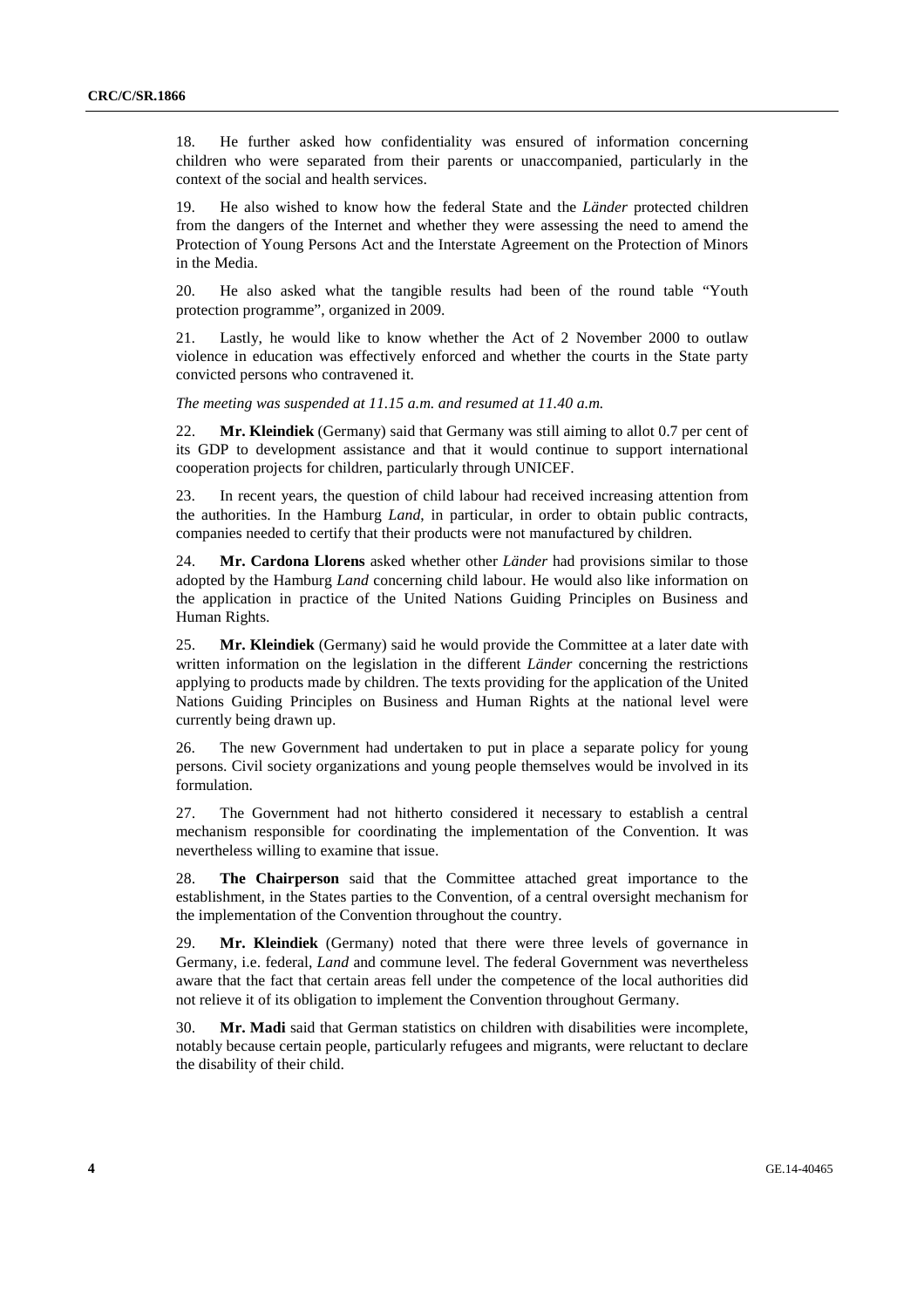31. **Mr. Kleindiek** (Germany) said that the federal authorities had no information about parents failing to declare their child's disability. He would ask the different *Länder* authorities about the subject.

32. **Ms. Soefker** (Germany) said that there were complaints mechanisms accessible to children at *Land* level. At federal level, such a mechanism would only have a coordinating role. In addition, the Optional Protocol to the Convention on the Rights of the Child on a communications procedure provided for the possibility for children to lodge complaints with the Committee.

33. **The Chairperson** said the Committee's intention was that the States parties should set up internal mechanisms so that children would not need to resort to the international communications mechanism.

34. **Mr. Madi** emphasized that before a complaint could come before the Committee, all of the State's domestic remedies should be exhausted.

35. **Mr. Cardona Llorens** asked whether the local and regional complaints mechanisms complied with the principles relating to the status of national institutions for the promotion and protection of human rights.

36. **The Chairperson** asked whether it was possible to establish complaints mechanisms in the *Länder* where there were none.

37. **Ms. Soefker** (Germany) said that the features of those mechanisms varied greatly from one *Land* to another.

38. **The Chairperson** asked whether children could engage in legal action by themselves.

39. **Mr. Dittmann** (Germany) said that children could go directly to their local police station, where they were attended to by officers who were trained to deal with children's needs.

40. **Mr. Kleindiek** (Germany) said that activities to raise awareness of human rights in general, and child rights in particular, were organized at school. Civil society and children had been involved in the preparation of the periodic report.

41. In order to reduce child poverty, the authorities worked to combat poverty in families, especially by setting a minimum wage and imposing the principle of equal pay between men and women for work of equal value. Furthermore, the federal authorities provided financial support for programmes to help disadvantaged children at commune level.

42. **Mr. Kotrane** asked whether, as a follow-up to the concluding observations made by the Committee on Economic, Social and Cultural Rights in May 2011 (E/C.12/DEU/CO/5), the authorities had decided to increase family allowances.

43. **Mr. Cardona Llorens** enquired what measures the authorities took to guarantee access for all children with disabilities to inclusive education, at all levels of schooling, and to prevent and combat violence against children with disabilities.

44. He asked whether the significant number of children over 14 who were in conflict with the law was due to the lack of support measures, for example educational measures or psychological support.

45. He enquired whether German law admitted preconstituted evidence, which enabled child victims not to repeat their testimony throughout the proceedings.